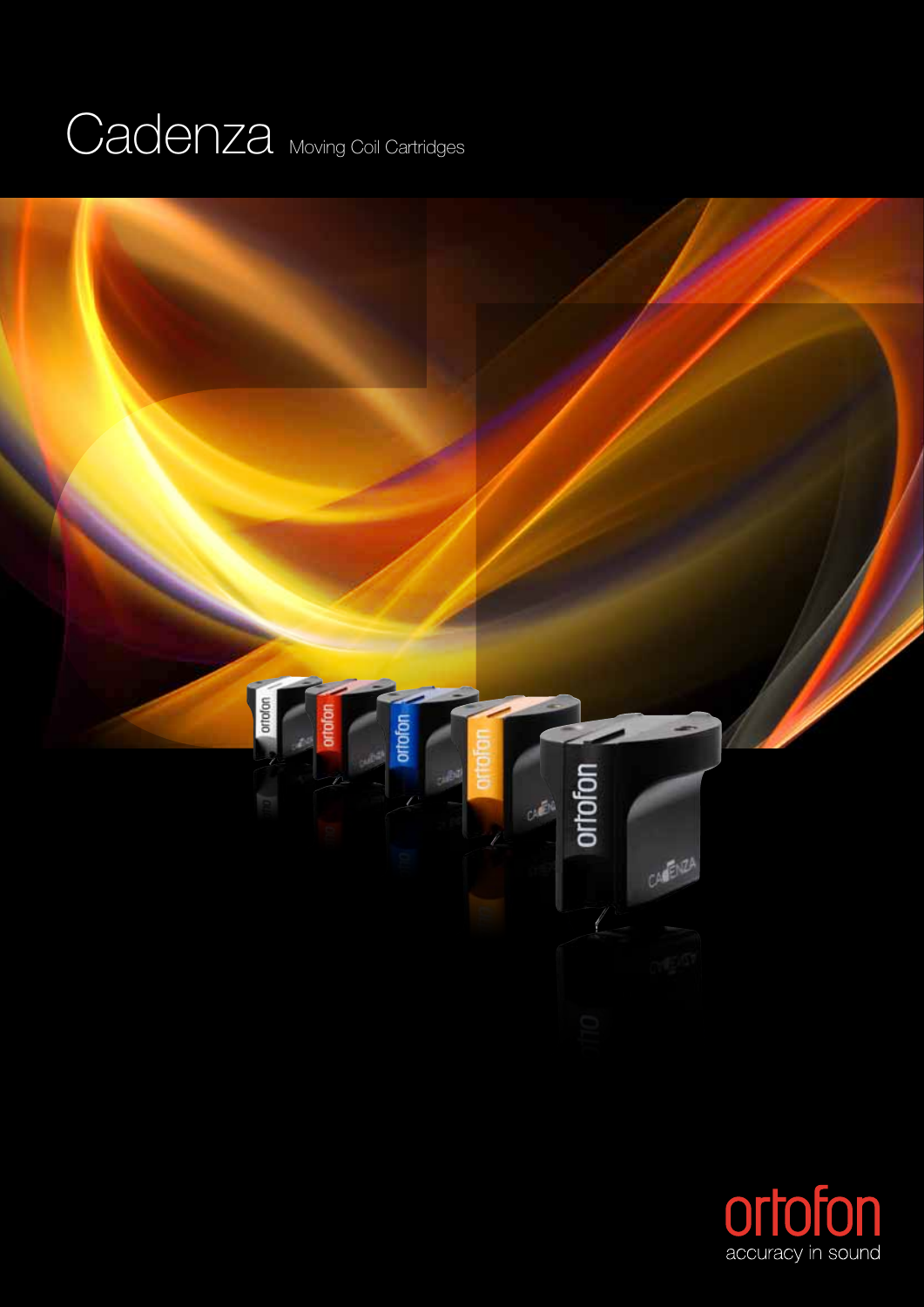## Cadenza Moving Coil Cartridges



#### **Introduction**

At Ortofon we constantly look for new technology to be used in our products and push the performance of existing technology. Thus we assure the highest level of performance and quality. The Kontrapunkt models and MC Jubilee became market standards and are among our most popular cartridges. Nevertheless Ortofon decided to develop a new cartridge series that is even more ambitious.

By carefully implementing cobalt-iron pole pieces, new improved winding process on the armature, using extruded aluminium housing in the models as well as other changes, we have been able to reveal new possibilities in performing the analogue information.

It was also decided to make a more complete range of cartridges, which meant an introduction of a moving coil Cadenza Mono model to support our customers, who have an extended interest in micro groove mono records.

We believe that our faithful and new customers will enjoy the playback of their precious analogue records even more now.



#### Cadenza Mono

The Mono model is made with a nude fine line stylus and a cylindrical aluminium cantilever. For easy use the pins are connected so you get the same signal from both pairs of connecting pins.

The stylus radius is r/R 8/40 µm. Sharing internal build with the Cadenza Red and with optimized adjustments for mono playback the sound is relaxed, homogeneous and moderate. Find your old records as well as new micro groove mono records and experience the Cadenza Mono.



### Cadenza Red

The Red model is using a nude fine line stylus with a cylindrical aluminium cantilever. The stylus tip radius is r/R 8/40 µm. The coils are made from 6NX (99.9999 %) pure silver wire. An improved

winding process on the armature allows a better channel balance. The sound picture of Cadenza Red is more relaxed, homogeneous and moderately dynamic in the perspective compared to the Cadenza Blue and have great space and depth in the stereo image.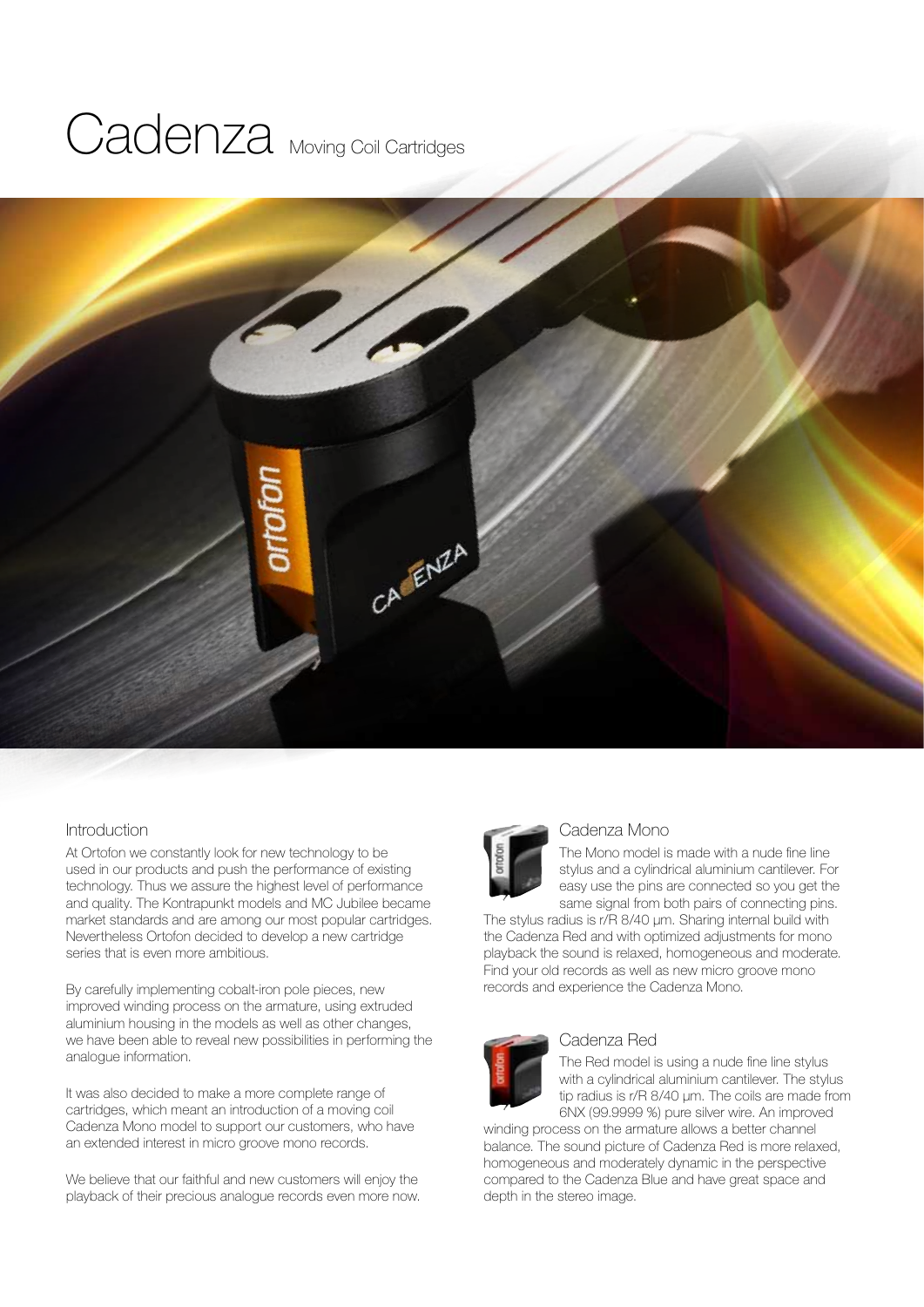## **CACENZA**

#### The Story about Cadenza

Cadenza (from Italian: meaning cadence) refers to a portion of a concerto in which the orchestra stops playing, leaving the soloist to play alone in free time, without a strict, regular pulse. A cadenza can be written or improvised. It's usually the most elaborate and virtuosic part that the solo instrument plays during the whole piece. At the end of the cadenza, the orchestra re-enters, and generally finishes off the movement.

During the 19<sup>th</sup> century, composers began to write cadenzas out in full. Others wrote cadenzas for works, where the composer had intended for the solo to be improvised, in order for the soloist to have a well formed solo that they could practice in advance. Some of these have become so widely played and sung that they are effectively a part of the standard repertoire.

**ENZA** 



#### Cadenza Blue

The Blue model is using a Nude FG 70 stylus with a very thin ruby cantilever. The improved winding process on the armature ensures better channel balance. The soundstage of Cadenza Blue is wide

open and grandiose straight out of the box. Micro dynamic and ambience will be evident when listening to complex compositions. It reaches a very high degree of definition in the perspective, which is very present. It is true to the music with a tremendous clarity.



#### Cadenza Bronze

The Bronze model is using a Replicant 100 stylus and a conical aluminium cantilever. The coil wire is the famous Ortofon Aucurum wire, which is a gold plated 6NX copper wire. A Field Stabilizing

Element, FSE, is used for optimal linearity especially during complex crescendo passages. Cadenza Bronze is a true high-end reference cartridge, conveying music with supreme precision, impact and dynamics. Its stereo imaging capabilities illuminate the farthest corners of the soundstage in all three dimensions.



#### Cadenza Black

The Black model is using a Nude Shibata stylus with a boron cantilever. The effective mass of the stylus/cantilever system is extremely low due to the use of a very thin boron rod. This material is

extremely stiff and even more lightweight than aluminium. It also uses the WRD (Wide Range Damping-system), controlling the high and low frequency damping separately. Cadenza Black is optimized for an amazing tonal neutrality, dynamics and purity of sound. It is high performing on areas like detail, consistency and sound staging.